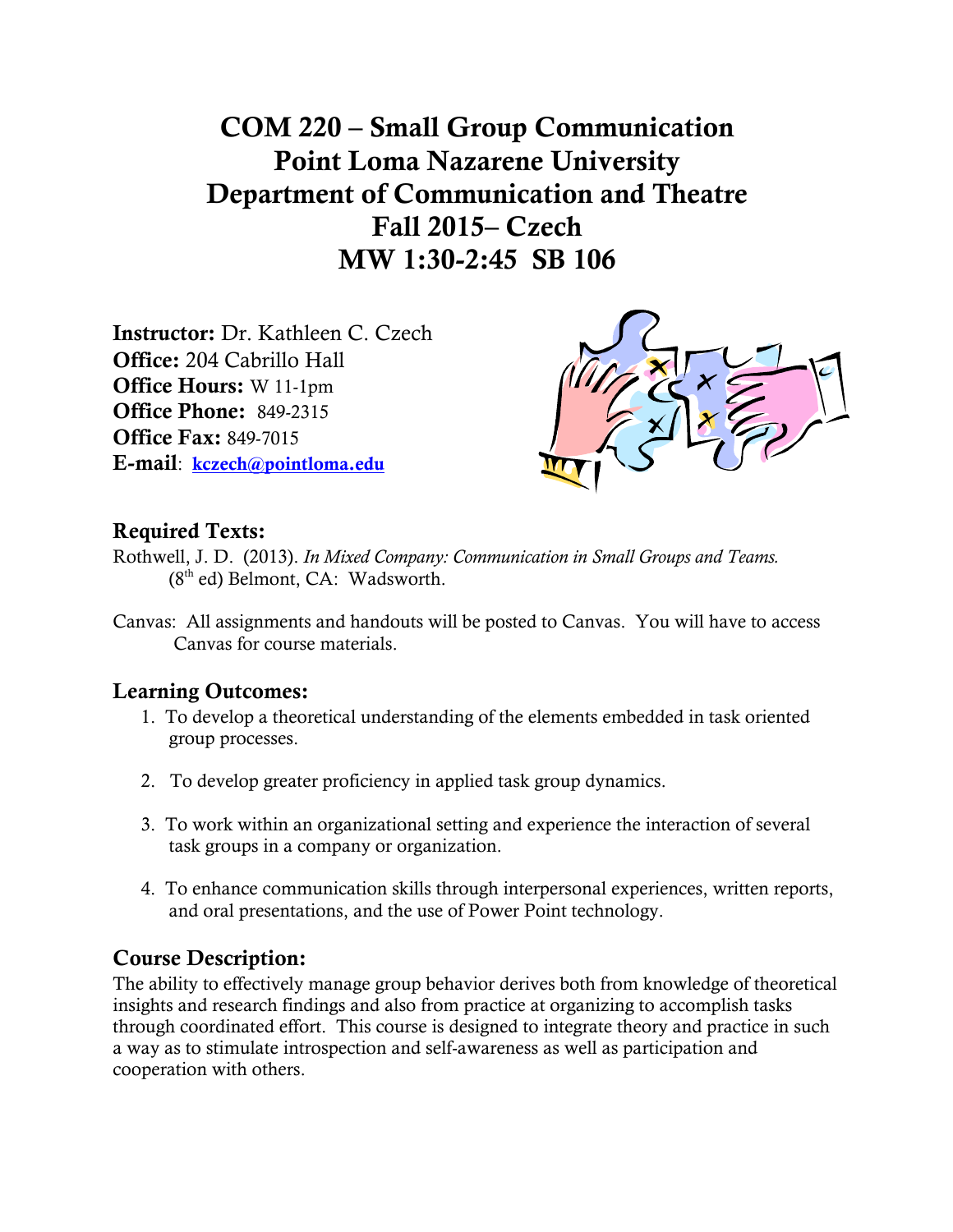This course will include a combination of lectures, structured group exercises, and oral class presentations, which will provide an opportunity to recognize and employ the variables you are reading about in the text and experiencing in your small groups.

By the end of this semester you should be able to objectively analyze your own effectiveness as a task group participant and as a member of a group within a larger system of groups in an organization. You should be able to make defensible and theoretically grounded recommendations concerning group process and practice.

# Assignments:

All assignments must be typed and double spaced. All assignments should utilize one inch margins and 12 point New Times Roman font. All assignments are due when specified in the syllabus. Assignments are due at the beginning of the class period. The specific assignments include:

 $\Box$  Group Dynamics Inc: Group Dynamics Inc. is an organization for the development, practice, and understanding of the small, task-oriented group. The general goal of GDI is to select and actually market an idea or product to a specific population.

# Purpose of the Organization:

- 1. To provide a framework for organizing, scheduling and providing the facilities for a series of work group meetings.
- 2. To provide a method of gathering basic information about group methods, discussion, techniques, and the results of small group research.
- 3. To provide a method of comprehensive evaluations of the individual and group work within the context of the organization.
- 4. To provide a laboratory organization that members of the class can study to discover the relationship between small task oriented groups and organizational structure and efficiency.

# Structure of the Small Groups:

1. The basic division of GDI is the small task oriented group. There will be four groups competing against one another for their product endorsement or service. There will be five to six members in each group. Each group will have members performing the general functions of an organization. The group will create an organization and produce an event or service proposal and evaluate their idea. The class will vote on the best proposal granting that group 20 extra points. Each member of your group must be present for your group to win the 20 points. If any member fails to show up for all presentations that group will be out of the running.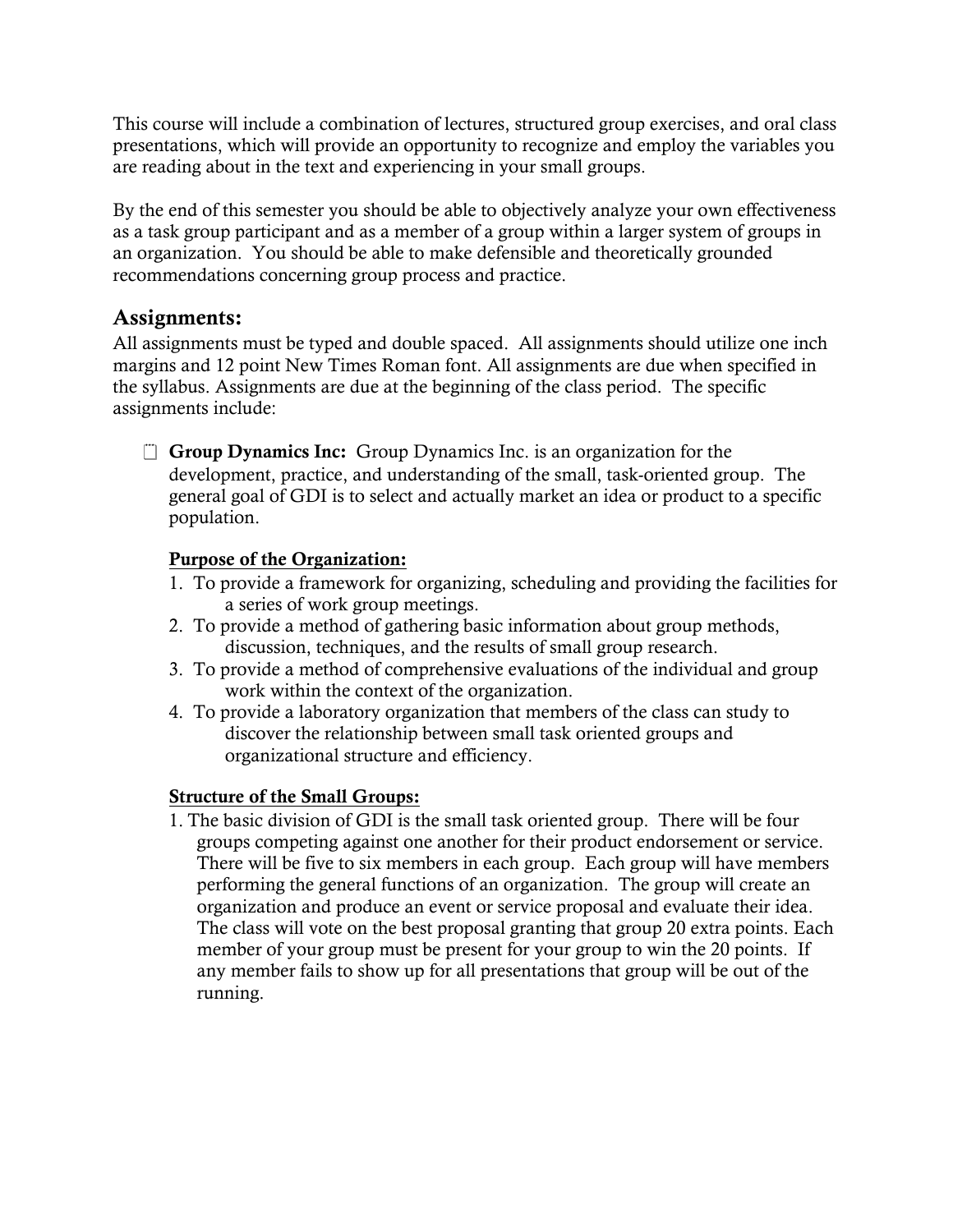2. Each group should have members working in the following five areas which will be present in your final proposal:

*Production:* Production has the responsibility of actually constructing the idea or product chosen by GDI to market. Additionally, Production is responsible for making the time line for the project and assignment of tasks. Production functions also include all meeting agendas and documentation of the group.

*Research and Development:* Research and Development generates change and new ideas in the system. R and D is in charge of researching the feasibility of the production and how development should take place. R and D decides whether to implement a given activity or project to enhance the success of the GDI project or for learning principles of group communication. R and D is responsible for evaluating the practicality, usefulness, and desirability of projects and to determine how these projects can best be implemented. The groups must research at least three possibilities for the R  $\&$  D portion of their proposal. The group will pick on and justify why this one was chosen over the other two.

*Human Resources:* HR has the responsibility of developing techniques to evaluate individual and group performance both within the task area of the organization and within the internal maintenance area. HR will decide on techniques for making evaluations of member contributions of work projects and for making evaluation of the effectiveness of the group as a task oriented group.

*Advertising/Public Relations:* Adv/PR is in charge of the creation and implementation of an advertising/public relations campaign for the promotion of both the product/idea and GDI organization generally. Adv/PR will design a logo and or slogan for GDI and for the product or idea. Advertising and PR is responsible for all copy and contacts.

*Marketing:* Marketing is in charge of generating and executing plans for the distribution of the product/idea chosen for the GDI product. Marketing will be in charge of conducting research design to determine the target population of the product/idea and work with Adv/PR in an effort to reach that target population.

- 3. The final unit of GDI is the director, the class instructor. The director sets overall policy, evaluates organizational performance at a general level and ultimately evaluates the job performance of each individual in the organization with a letter grade.
- $\Box$  Group Analysis Papers (100 pts): This is an individual assignment in which you confidentially evaluate and analyze yourself, group members, and group process during the course of the semester. You will be given 5 group analysis assignments that will be handed out to you throughout the semester. These reflections will serve as a way to evaluate how well you can apply theoretical concepts to what is currently happening in your group.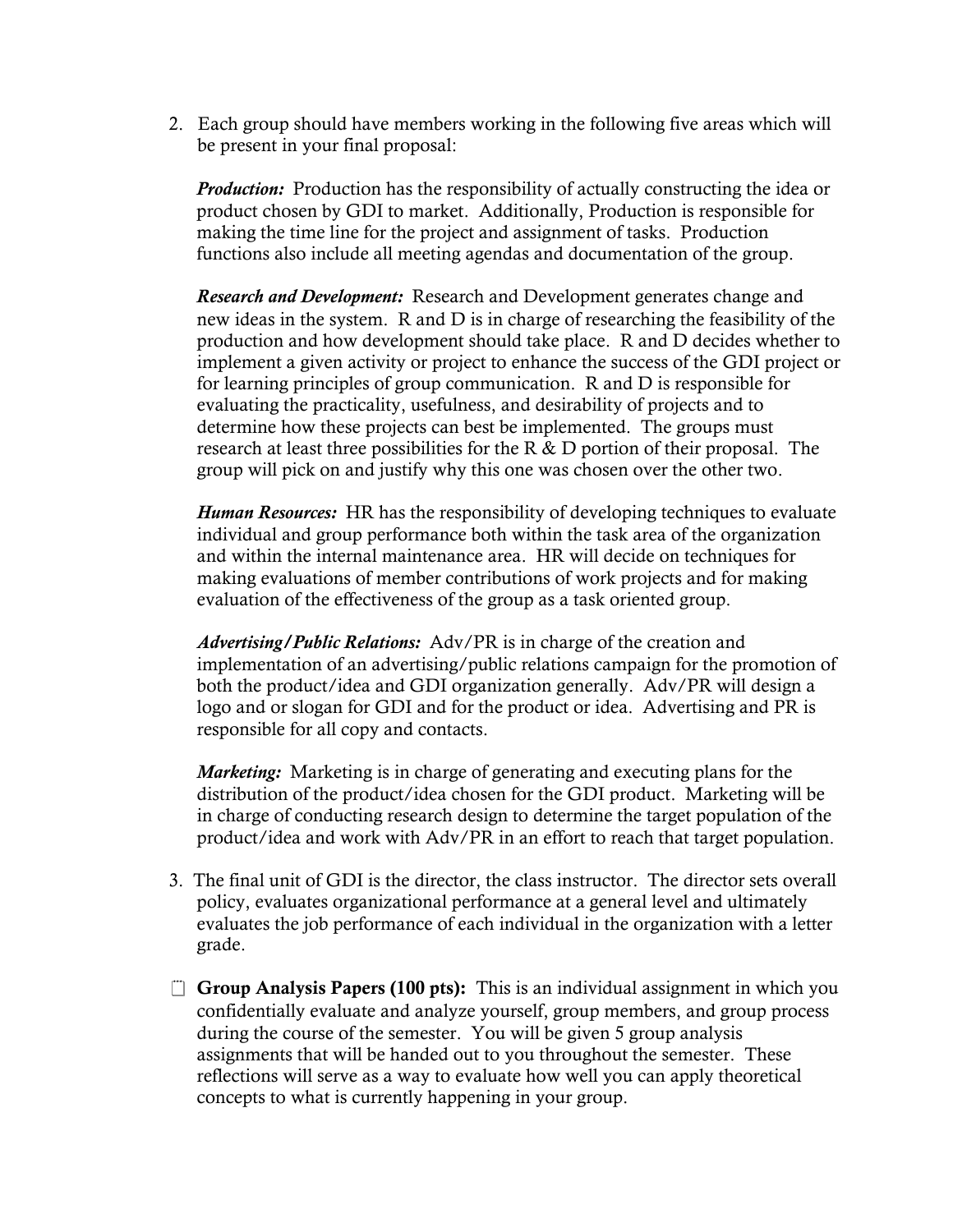- $\Box$  Group Process Note Book (100 pts): Each group will produce a notebook that will contain all the project requirements. The notebook should also contain any other information necessary to your group and projects. This should be a professional looking portfolio of your groups' cumulative work.
- $\Box$  Group Presentation (100 pts): Each group will present a 30 minute presentation that summarizes the groups process throughout the semester. The presentation is also the sales pitch to the class about the product or service.
- **The SYMLOG Field Diagrams (40 pts):** You will produce two SYMLOG field diagrams on your small group at various points in the semester.
- $\Box$  **Negotiation Simulation (30 pts):** There will be one in class negotiation. Each member of the class will participate on a negotiation team for points. This activity cannot be made up if absent.
- $\Box$  Group Grade (30 pts): Your group will develop the evaluation for group members to evaluate one another. Each member of your group will evaluate you individually. This evaluation should be based off the criteria set in your small group contract. This evaluation should not be shared with group members.
- $\Box$  Exams (200 pts): You will have two exams over the Rothwell text. These exams will be worth 100 points each and will be objective in nature.

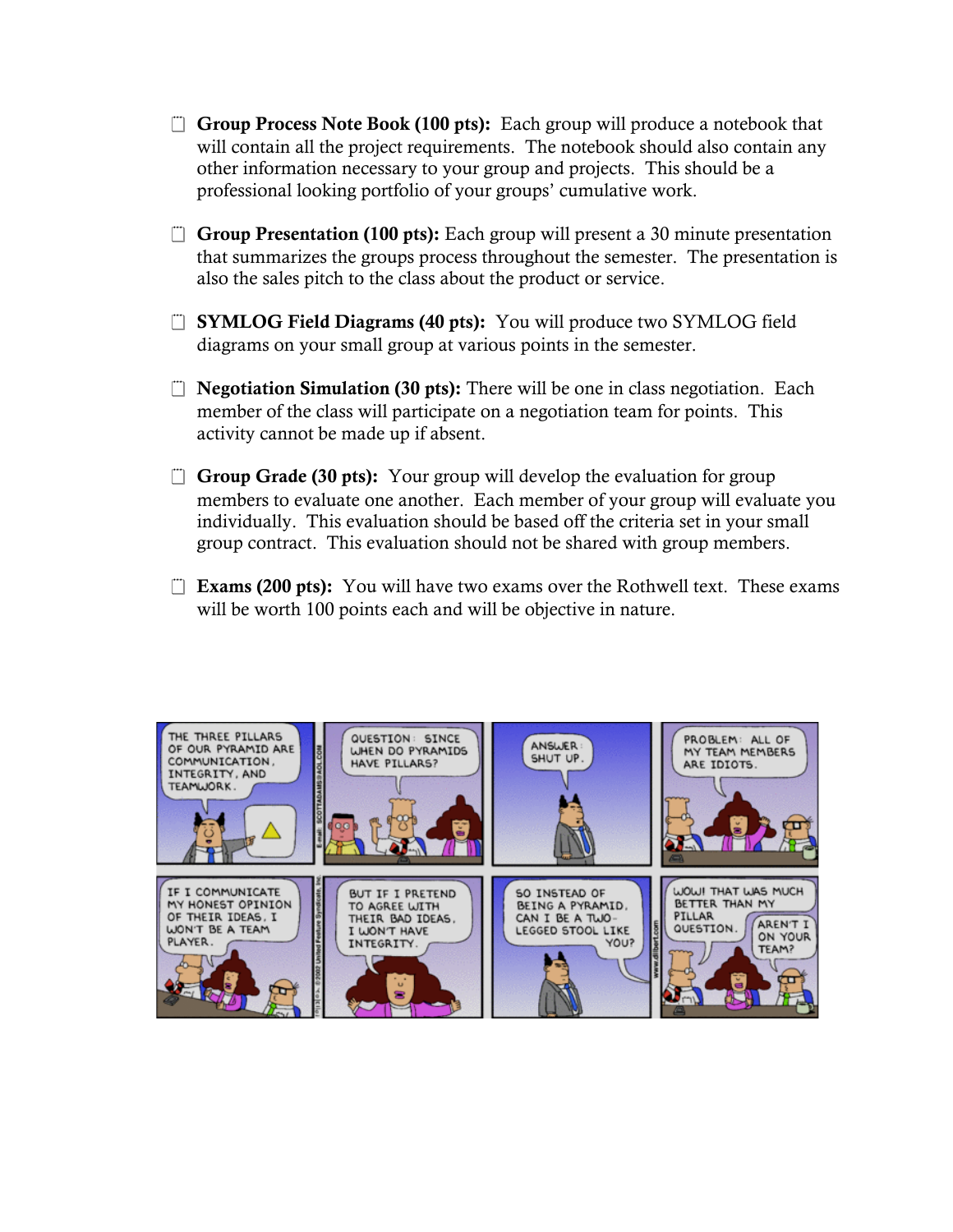|           | <b>Points Received</b> |
|-----------|------------------------|
| $100$ pts |                        |
| $100$ pts |                        |
| $100$ pts |                        |
| 40 pts    |                        |
| 30 pts    |                        |
| 30 pts    |                        |
| $200$ pts |                        |
|           | <b>Points Possible</b> |

Total Points 600 pts

| <b>Grading Scale:</b> |  |
|-----------------------|--|
|-----------------------|--|

| Grade | Percent | <b>Points</b> | Grade | Percent | <b>Points</b> |
|-------|---------|---------------|-------|---------|---------------|
| A     | 93-100  | $556 - 600$   | C     | 73-76   | $435 - 458$   |
| $A-$  | 90-92   | $538 - 555$   | $C-$  | 70-72   | $417 - 434$   |
| $B+$  | 87-89   | $519 - 537$   | $D+$  | 67-69   | $399 - 416$   |
| B     | 83-86   | $495 - 518$   | D     | 63-66   | $375 - 398$   |
| $B -$ | 80-82   | $477 - 494$   | D-    | 60-62   | $357 - 374$   |
| $C+$  | 77-79   | $459 - 476$   | F     | $0-59$  | $0 - 356$     |

# Grading Standards:

- "A's"……..are awarded for work that is highly exceptional and goes beyond all minimal requirements.
- "B's"……..are awarded for work that is above average and goes beyond minimal requirements.
- "C's"……..are awarded for work that meets basic standards and requirements.
- "D's"……..are awarded for below average work that usually lacks minimal requirements.
- "F's"……..are awarded for work that clearly does not meet minimal standards, or is not completed.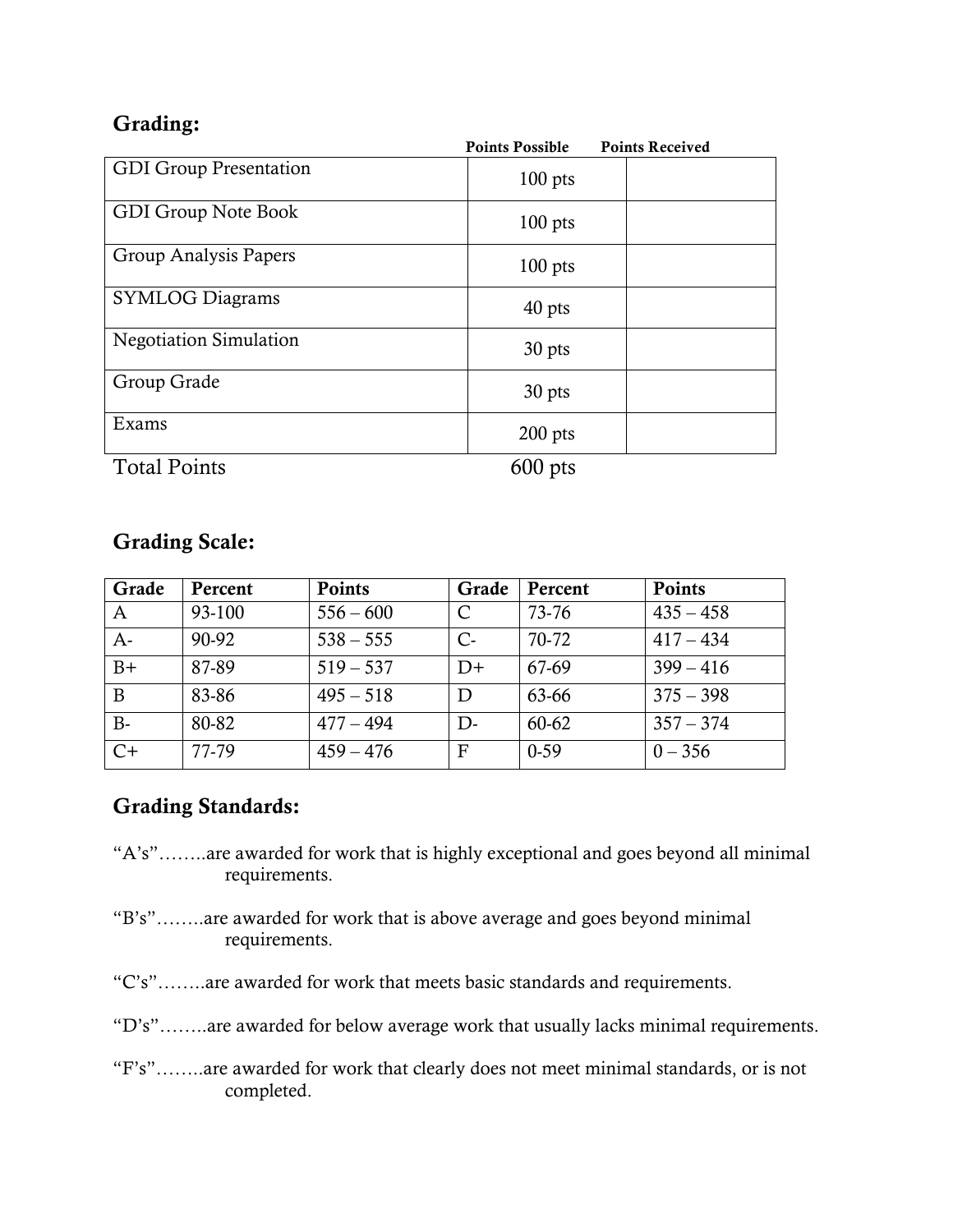# Grade Concerns:

If you feel that you were unjustly evaluated on any assignment, please talk with me within 1 week after the assignment has been returned. An appeal is welcome by scheduling an appointment or coming to my office hours. Please do not immediately approach me after class! Please come with a well reasoned and written explanation of why the grade should be changed, and I will be happy to discuss it with you. Please note: Asking for an appeal and defending your case does not secure, nor imply a change of grade. If at any point during the course you are concerned with your overall class grade or other issues in the course, please feel free to make an appointment or stop by my office. I want to help you learn and succeed in this course.

# Attendance Policy:

This course is a course in group communication and organizational structure. In order for groups and organizations to operate members must be present in class regularly. Attendance will be taken every day so that the instructor can maintain a record of attendance. Attendance will influence your grade in this class in several ways. The will be allotted 2 excused or unexcused absences. The third absence will result in the lowering of your final grade by half a step ( An "A" would become an "A-"). For each absence after that another half step deduction will be taken from your final grade.

In the tragic event that you do miss class, you will be expected to get notes from someone in class. Please do not ask me for my lecture notes!! You are responsible for missed material and should try to make a friend or two in this class that you can count on. I will provide students with any missed handouts or assignments. Attendance in class means that you are fully attending to the course. This means that if you are engaging in disruptive conversations, studying for another class, reading the paper, or even sleeping, you will be counted absent for that day! Please take this policy seriously and come to class awake and ready to participate. Plan your schedules based on the daily syllabus and I will do my best to honor the schedule in the syllabus.

*Furthermore, your group members will evaluate you. You will play a crucial role in this group process. Members will expect you to be present and your grade will suffer as a result of your groups' perception of your participation and attendance.* 

# Make-ups & Extra Credit:

All assignments are due on the date specified in the syllabus. I am not responsible for turning in your assignments on time – YOU ARE! Please be responsible and figure out how you will get the assignment done and turned into me. In the event of an unexpected and unavoidable scheduling conflict, it is your responsibility to make prior arrangements (well in advance) with me to resolve problem. Excuses after the assignment dates are unacceptable with the exception of extreme circumstances Extra credit is not available, so please do well on the assignments in the course.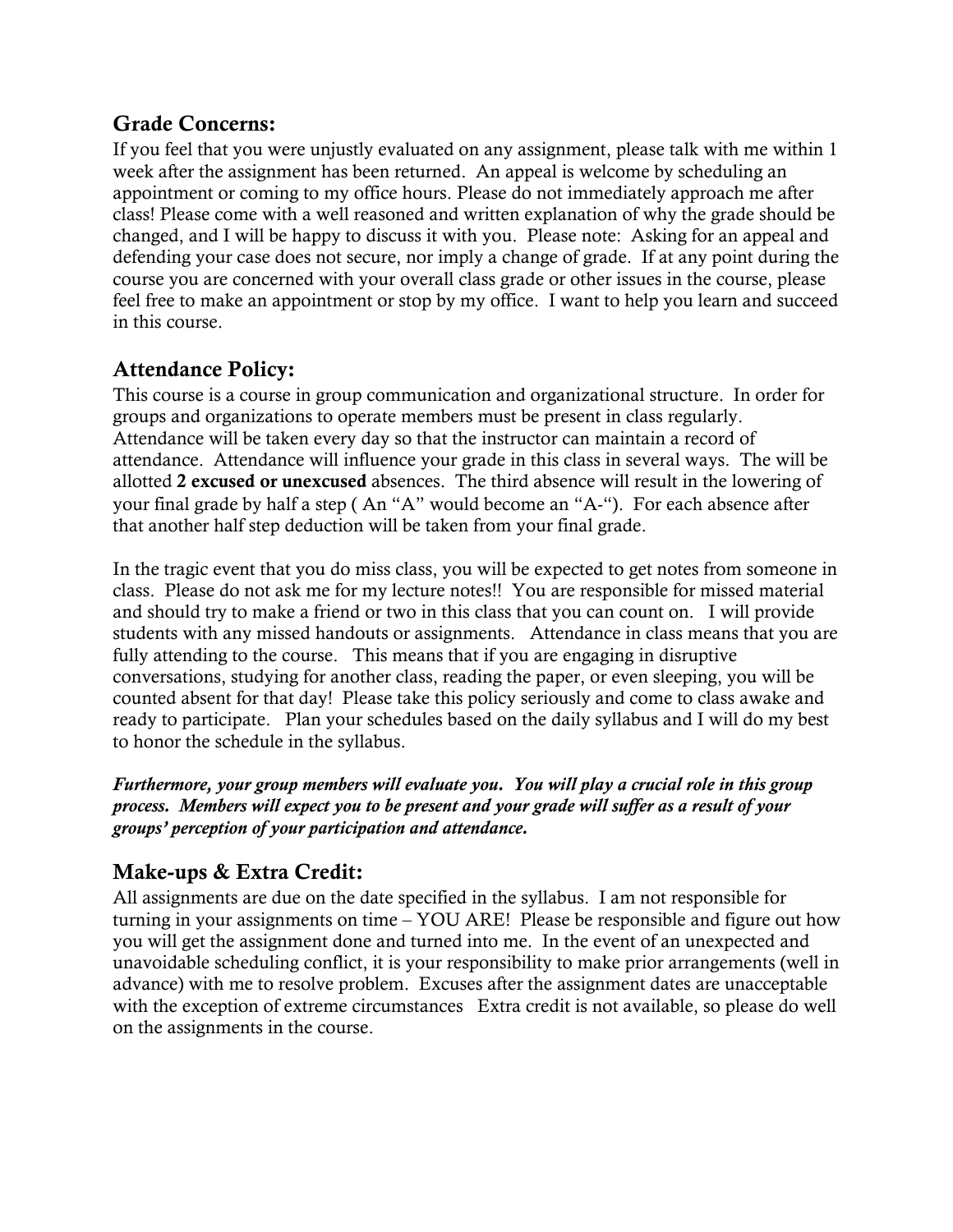# Classroom Conduct:

While I enjoy a relaxed classroom atmosphere, with lots of discussion and jokes, disrespect will not be tolerated. All students need to respect their peers and the instructor!! While challenges to class ideas are welcome remember to challenge the idea and not the person! I appreciate a lively and bit disordered class that allows communication to happen. Your participation is highly encouraged in class and will affect your attendance grade. While the course will encounter lots of opinions and views, it is everyone's responsibility to keep an open mind, and avoid character attacks, stereotypes, and racist or sexist language.

# Presentations:

Presentations can be a nervous experience for some. Please NEVER walk in on a presentation under any circumstances. Do not leave either, but simply wait until you hear applause and then enter the classroom quietly and quickly. Furthermore, when presentations are occurring this is not the time to talk with your neighbor, read the paper, or rearrange your backpack.

# Appearance:

Your physical appearance on presentation days is important. You should be neatly groomed and dressed in a way that suggests you expect to be taken seriously. At a minimum this means a dress shirt and dress slacks for men, and dress skirt or dress slacks and blouse for women. Please do not wear hats, tennis shoes, shorts, or chew gum during your presentations. Physical appearance has been shown to affect the credibility of public speakers and as a result will also affect yours in this class!

# Academic Accommodations:

All students are expected to meet the minimum standards for this course as set by the instructor. Students with learning disabilities who may need accommodations should first discuss options and services available to them in the Academic Support Center (ASC) during the first two weeks of the semester. The ASC, in turn, will contact professors with official notification and suggested classroom accommodations, as required by federal law. Approved documentation must be provided by the student and placed on file in the ASC prior to the beginning of the semester.

# Academic Dishonesty:

Academic dishonesty is the act of presenting information, ideas, and/or concepts, as one's own when in reality they are the results of another person's creativity and effort. Therefore, cheating and/or plagiarism of any kind will not be tolerated. Academic dishonesty will result in a failing grade for the course.

# Technology:

The use of electronic devices during class is NOT permitted. This includes cell phones, ipods, and laptops! This means you should bring something else to take notes on! Students are not permitted to listen to music while taking a test or to use their cell phones during tests. Please put ALL technological devices away for the class period.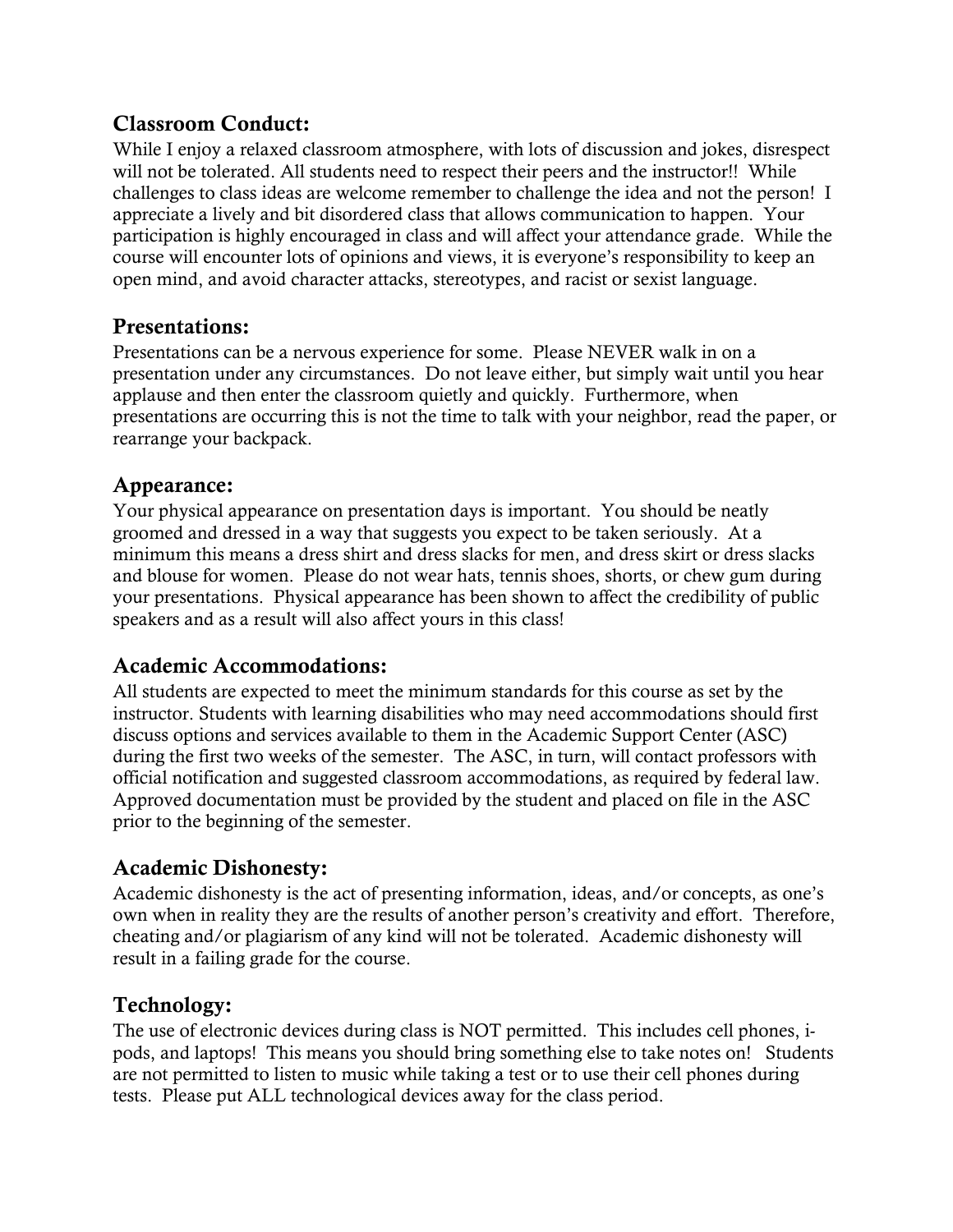# Daily Syllabus

| Date             | <b>Class Topic/Activity</b>                 | Reading |
|------------------|---------------------------------------------|---------|
| T Sept. 1        | Introduction to Small Group                 |         |
| W Sept. 2        | Defining Small Group Communication          | Chp.1   |
| M Sept. 7        | No Class – Labor Day                        |         |
| W Sept. 9        | Group Development & Climate                 | Chp.3   |
| M Sept. 14       | Group Mission & Norms                       | Chp.4   |
| W Sept. 16       | Small Group Theories/Form GDI Groups        |         |
| M Sept. 21       | <b>Systems Theory</b><br>Analysis One Due!  | Chp. 2  |
| W Sept. 23       | Group Meetings                              |         |
| M Sept. 28       | <b>Systems Theory</b><br>Contracts Due!     |         |
| W Sept. 30       | <b>Effective Teams</b>                      | Chp. 6  |
| M Oct. 5         | <b>Effective Teams</b><br>Analysis Two Due! |         |
| W Oct. 7         | SYMLOG                                      |         |
| M Oct. 12        | <b>SYMLOG</b>                               |         |
| W Oct. 14        | SYMLOG                                      |         |
| M Oct. 19        | <b>Exam One</b>                             |         |
| W Oct. 21        | <b>Group Meetings</b><br>SYMLOG Due!        |         |
| <b>M</b> Oct. 26 | Power & Status in Groups                    | Chp.9   |
| W Oct. 28        | Power & Status in Groups                    |         |